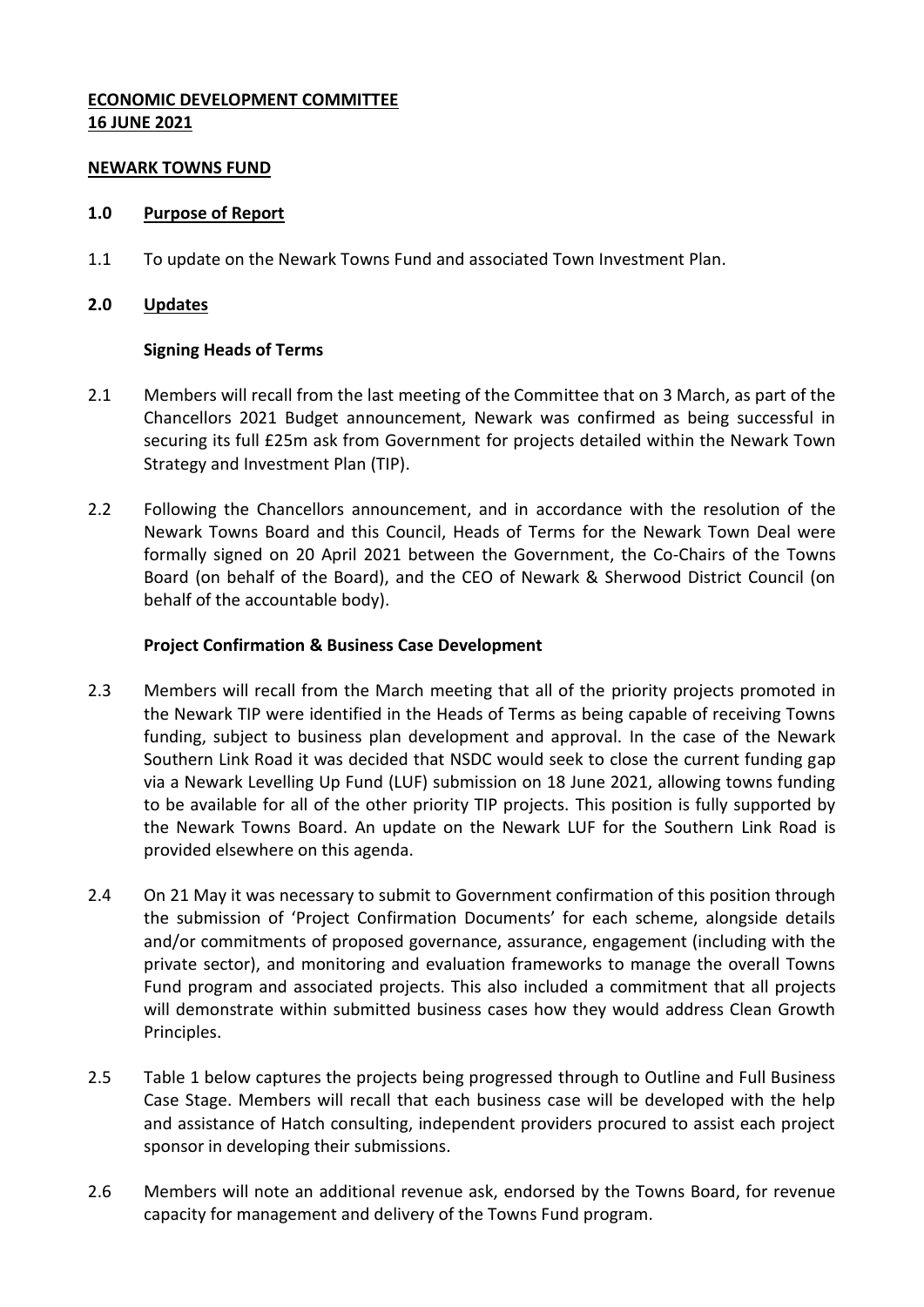| Table 1.                                                              |                                |                                          |
|-----------------------------------------------------------------------|--------------------------------|------------------------------------------|
| Project                                                               | <b>Project Sponsor</b>         | <b>Towns Fund</b><br><b>Contribution</b> |
| 20 Minute Town                                                        | <b>NSDC</b>                    | E0.2m                                    |
| 32 Stodman Street                                                     | <b>NSDC</b>                    | E2m                                      |
| Castle Gatehouse                                                      | <b>NSDC</b>                    | £2.6m                                    |
| <b>Construction College Expansion</b>                                 | Lincoln College Group          | £0.389m                                  |
| *Costs discounted as completed using Accelerated<br><b>Towns Fund</b> |                                |                                          |
| <b>Cultural Heart of Newark</b>                                       | <b>NSDC</b>                    | E2.1m                                    |
| <b>IASTI</b>                                                          | Lincoln College Group          | £10.6m                                   |
| <b>Police Station Relocation</b>                                      | Nottinghamshire<br>Police/NSDC | f1m                                      |
| SiScLog (Newark Gateway site)                                         | University of<br>Lincoln/NSDC  | f4m                                      |
| YMCA Community & Activity Village                                     | <b>YMCA</b>                    | £2m                                      |
| Towns Fund program management<br>and Delivery                         | Accountable Body               | £0.5m                                    |
|                                                                       |                                | $£25m*$                                  |

## **Assurance Process**

- 2.7 Members will be aware of the role of this Council, both in promoting and/or supporting TIP projects and as the accountable body for the Towns Fund. This latter role requires scrutiny and assurance of all projects and associated Business Plans in order to ensure value for money, delivery of expected outputs, and ultimately release of grant(s).
- 2.8 **Appendix A** details a proposed Newark Towns Board Assurance Framework (AF). The AF has been drafted in consultation with internal legal and finance colleagues, in addition to the S151 officer. Externally, colleagues at the D2N2 LEP, MCHLG, and independent consultants Hatch and Quod (those assisting in Business Case preparation and assurance respectively) have all contributed to the recommended AF. It is recommend that Members endorse the proposed AF, recommending to the Policy and Finance Committee that this be formally adopted by this Council as an approved Newark Towns Fund Assurance Framework (June 2021). If approved, all projects will be required to adhere to this Framework, with a formal recommendation on whether to release Towns Fund grant being provided by the Council's s151 Officer, in consultation with external consultancy support from Quod consulting. Any variation with the AF will be by exception, and only with the consent of this Council via the Policy & Finance Committee and the Newark Towns Board.

# **Business Case Approval**

- 2.9 As Members would expect projects are at different stages of maturity. There are 3 projects which are likely to be advanced to Full Business Case by the autumn: 1) the YMCA Community & Activity Village; 2) the IASTI; and 3) 32 Stodman Street.
- 2.10 The YMCA Community & Activity Village is the first project to have completed and submitted a final Full Business Case (FBC) for the Council's consideration on behalf of the Newark Towns Board. At the time of writing this FBC is being appraised by Quod consulting and the Council's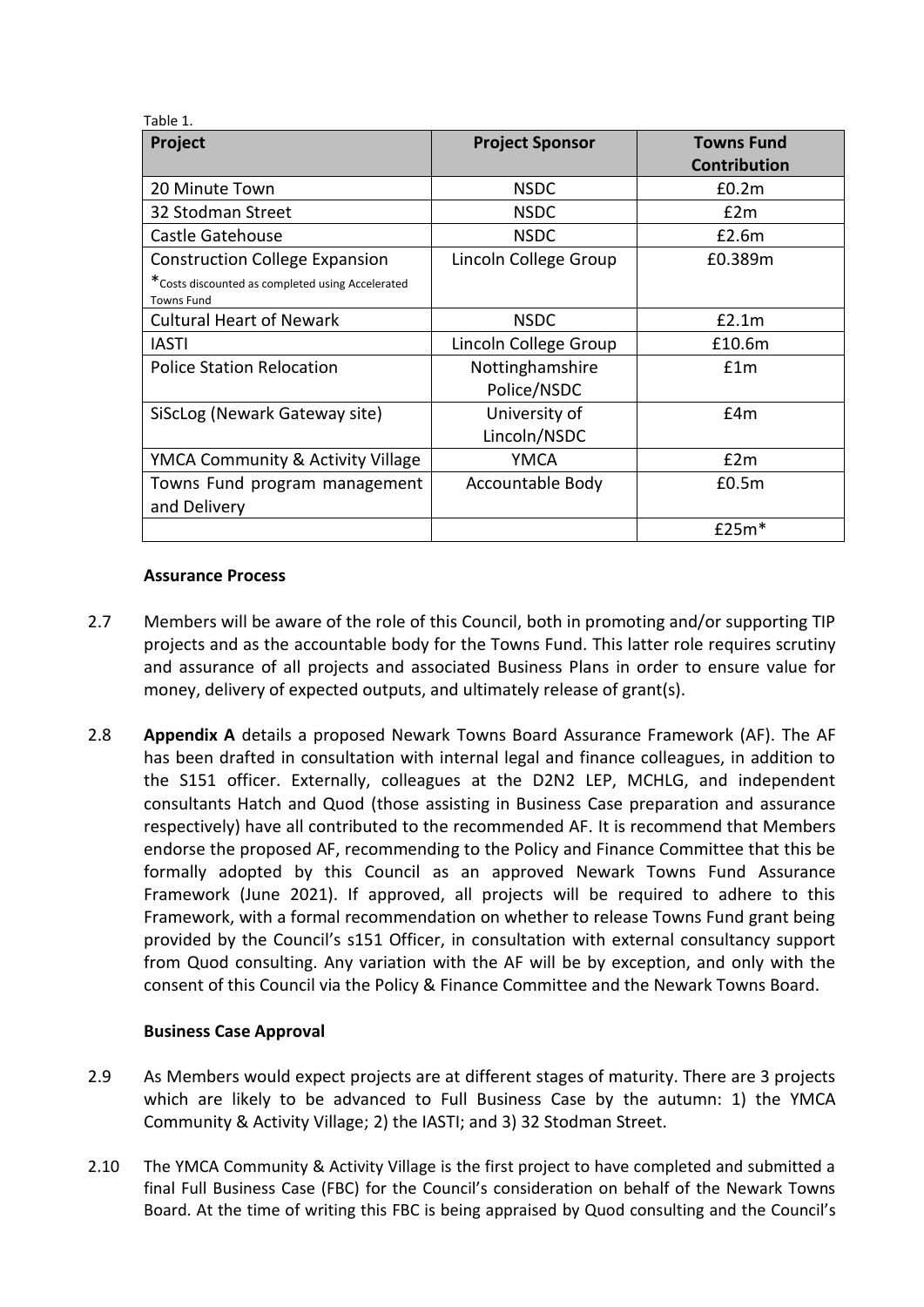s151 Officer. It is expected that this will be concluded prior to meeting of the Policy & Finance Committee, with an accompanying recommendation that the FBC is compliant and that the full £2m grant is released, subject also to the approval of the Newark Towns Board and execution of a required Grant Funding Agreement between the Council and the YMCA (that agreement will also include regular reporting of delivery and outputs). Members are asked to formally welcome and endorse this approach, which would see delivery of the completed Community and Activity Village in Spring 2022.

## **Project Updates**

Newark Gateway Site (the former Cattle Market and current Lorry Park)

2.11 Members will be aware that following the decisions of this Committee and that of the Policy & Finance Committee in November 2020 and January 2021 works are progressing for the demolition and safe holding of the vacant cattlemarket site. Demolition consents have been issued and tenders via an open market procurement process must be submitted by the end of June. Subject to a successful award, it is expected that demolition will commence in July 2021, completing by the autumn. The site will then be securely held pending the first development, the International Air & Space Training Institute (IASTI® Newark).

## IASTI® Newark

- 2.12 Members will recall this project, and its innovative approach to training across military and civil industries to create pre 16, post 16, and post 18 education pathways for pilots, ground crews, and engineers. IASTI® Newark is the first to be announced in the UK. A second at IASTI® London City has also now been [announced.](http://www.iasti.co.uk/uks-latest-international-air-space-institute-to-open-at-london-city-airport)
- 2.13 IASTI® Newark will welcome its first intake of students to temporary facilities at Newark College from September 2021 with a view to the new permanent IASTI facility opening from September 2023 on the Newark Gateway site. The proposed site of the IASTI is detailed below and follows feasibility work by the Council and College to progress a scheme. Members will see that the intention, subject to further detail and agreement by this Council as both landowner and planning authority, is for the IASTI to be serviced off the exiting access to Castle House.



2.14 It is expected that the IASTI® Newark will be phase 1 of the Newark Gateway development. Further phases, included the relocation of the lorry park and its redevelopment continue to be subject to feasibility work, including negotiations with Highways England giving the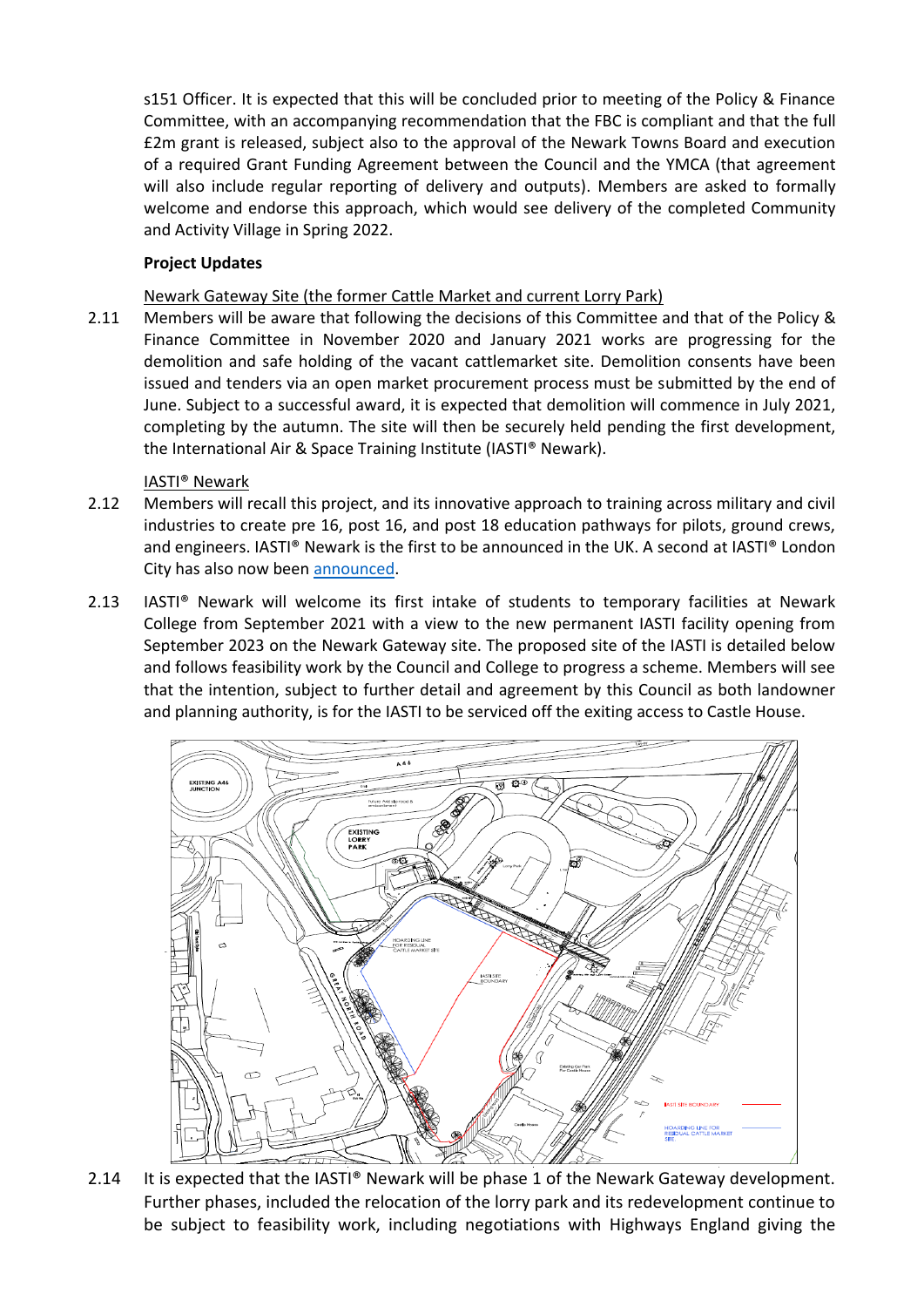scope and timings of works associated with the A46 Newark Northern Bypass. A decision of the redevelopment of the lorry park does not need to be made in order to accommodate the IASTI® Newark development with the Lincoln College Group understanding that the IASTI will be operational alongside the lorry park, albeit in the knowledge that the Council retains its desire to ultimately relocate and redevelop the lorry park, subject to conclusion of necessary feasibility work and business cases.

2.15 The IASTI® and Newark Gateway delivery programs have scheduled a likely planning application for the IASTI® in late summer 2021. Members are asked to recommend to the Policy & Finance Committee that they support, subject to realising best value land considerations, a land deal for the siting of the IASTI® Newark and consent to a planning application being submitted by the Lincoln College Group on Council land in summer 2021.

## Replacement Livestock Market

2.16 The Council continues to negotiate with a third party who remain interested in progressing a new Livestock Market for Newark. This interested party already invested in purchasing various items of cattle market furniture and pennage from the old cattle market site, and continues to keep Officers informed of ongoing discussions. Further detail will be provided as this scheme is developed.

## **Other Projects**

2.17 The other Towns Fund projects continue to be developed with the project sponsors, partners, and Hatch consulting. As they progress further updates will be provided.

### **3.0 Equalities Implications**

3.1 Each TIP project is required to specifically address equalities and access implications as they are developed. This will be captured through the scheme and Business Case submissions.

### **4.0 Digital Implications**

4.1 There are digital implications within many of the TIP plans and projects identified, with the need to ensure appropriate digital infrastructure, skills and future innovative and creative employment opportunities being key to many objectives. Each project will be required to identify this as they progress.

# **5.0 Financial Implications (FIN21-22/9077)**

- 5.1 Budget for the funding and safe holding of the vacant livestock market was secured at the March Policy & Finance meeting, as was associated budget to progress the Newark Gateway development feasibility work.
- 5.2 As per paragraph 2.10, the business case for the Community and Activity Village has been submitted. Therefore, if members endorse the proposal to release the £2m funding a budget will need to be approved for addition into the Capital Programme.
- 5.3 Additional capacity and resources to continue to deliver the Town Fund programme, alongside other regeneration initiatives and funding opportunities will be addressed under separate cover.